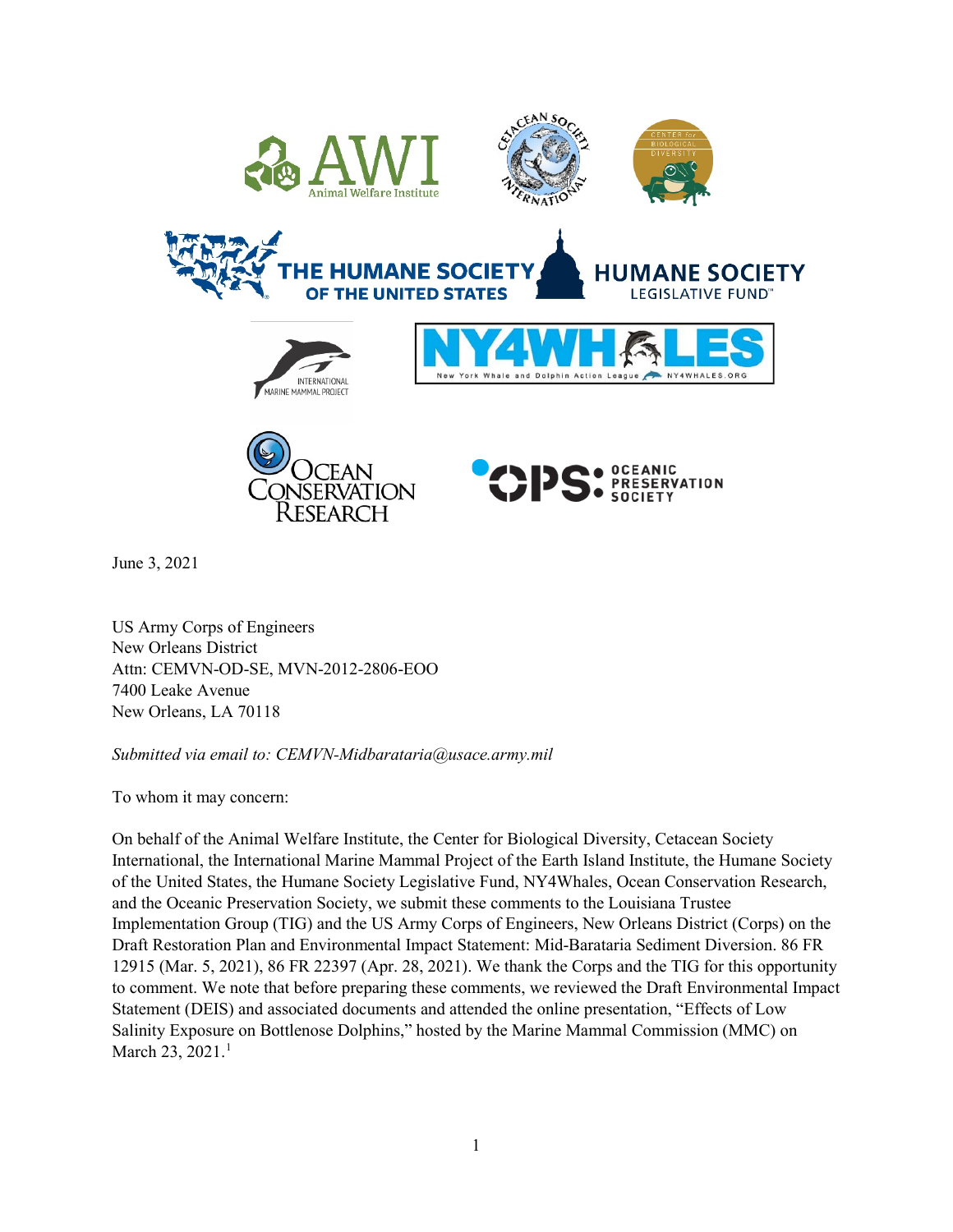In the context of the Mid-Barataria Sediment Diversion, our organizations have worked together in the past to advocate for protections of the marine mammals affected by this project, particularly the Barataria Bay Estuarine System (BBES) Stock of dolphins. This project's significant impact on this stock are the reason for, and will be the focus of, this letter. In submitting these comments, we also aim to dispel prior media mischaracterizations indicating that "the NGO community" is fully supportive of this project.[2](#page-13-1) We support Gulf of Mexico restoration, but in light of the information presented in the DEIS, we cannot support the proposed sediment diversion.

As a technical matter, we note that the National Park Service website provided for online public comment is less than straightforward and does not allow for the uploading of documents. In order to receive a broad range of stakeholder comments while also making the process seamless, it would have been ideal for the Corps and the Louisiana TIG to host this comment collection through a more user-friendly federal website such as *regulations.gov*. We thank the TIG for adding an email option for transmission of comments when it extended the comment period deadline.

#### I. Introduction

At the outset, we acknowledge the great need for restoration of the Mississippi River Delta (MRD) ecosystem, and within that, the Barataria Bay Estuary. The Barataria Basin has lost more than 276,000 acres of land since the 1930s, and the Basin's wetlands were the most heavily affected by the Deepwater Horizon (DWH) oil spill, which hastened the severe land loss trend threatening Louisiana's estuaries. The oil spill and response activities also accelerated the rate of wetland loss in the area.<sup>[3](#page-13-2)</sup>

The purpose of this project is "to restore for injuries caused by the DWH oil spill by implementing a large-scale sediment diversion in the Barataria Basin that would reconnect and re-establish sustainable deltaic processes between the Mississippi River (MR) and the Barataria Basin through the delivery of sediment, fresh water, and nutrients to support the long-term viability of existing and planned coastal restoration efforts." DEIS Abstract. See also, DEIS at 1.3–1.4; DEIS Appendix R at 1-2.

Yet the DWH oil spill is one of multiple events caused by humans that have damaged the MRD. Over time, humans have altered and damaged this environment in numerous substantial ways. As the Corps and TIG have acknowledged, the Barataria Basin has been altered by: storm and hurricane events; erosion, subsidence and sea-level rise (all exacerbated by global climate change); industrial, commercial and residential development; as well as flood risk management and drainage efforts. Then in 2019, just one year after a Congressionally-mandated waiver of the Marine Mammal Protection Act (MMPA) was issued for this project (see below), a significant amount of melted snow pack, combined with excessive precipitation within the MR watershed and increased runoff from levee systems and spillways, created such an influx of freshwater runoff into the Gulf of Mexico that an unusual mortality event (UME) of dolphins occurred, in record numbers from Louisiana to Florida. Unfortunately, the State of Louisiana was in the process of leaving the marine mammal stranding response network at this time, leading to a loss in critical data during the UME that would have better illuminated the impacts to this population.

At a cost of up to \$2 billion, the Draft Restoration Plan would implement the Mid-Barataria Sediment Diversion project, which would reconnect the MR to Louisiana's Barataria Basin. The project would restore and sustain a significant amount of wetland habitat—tens of thousands of acres—and the resources that depend on them, over the next several decades. At peak capacity, the proposed preferred alternative would transport up to 75,000 cubic feet per second of freshwater and its sediment and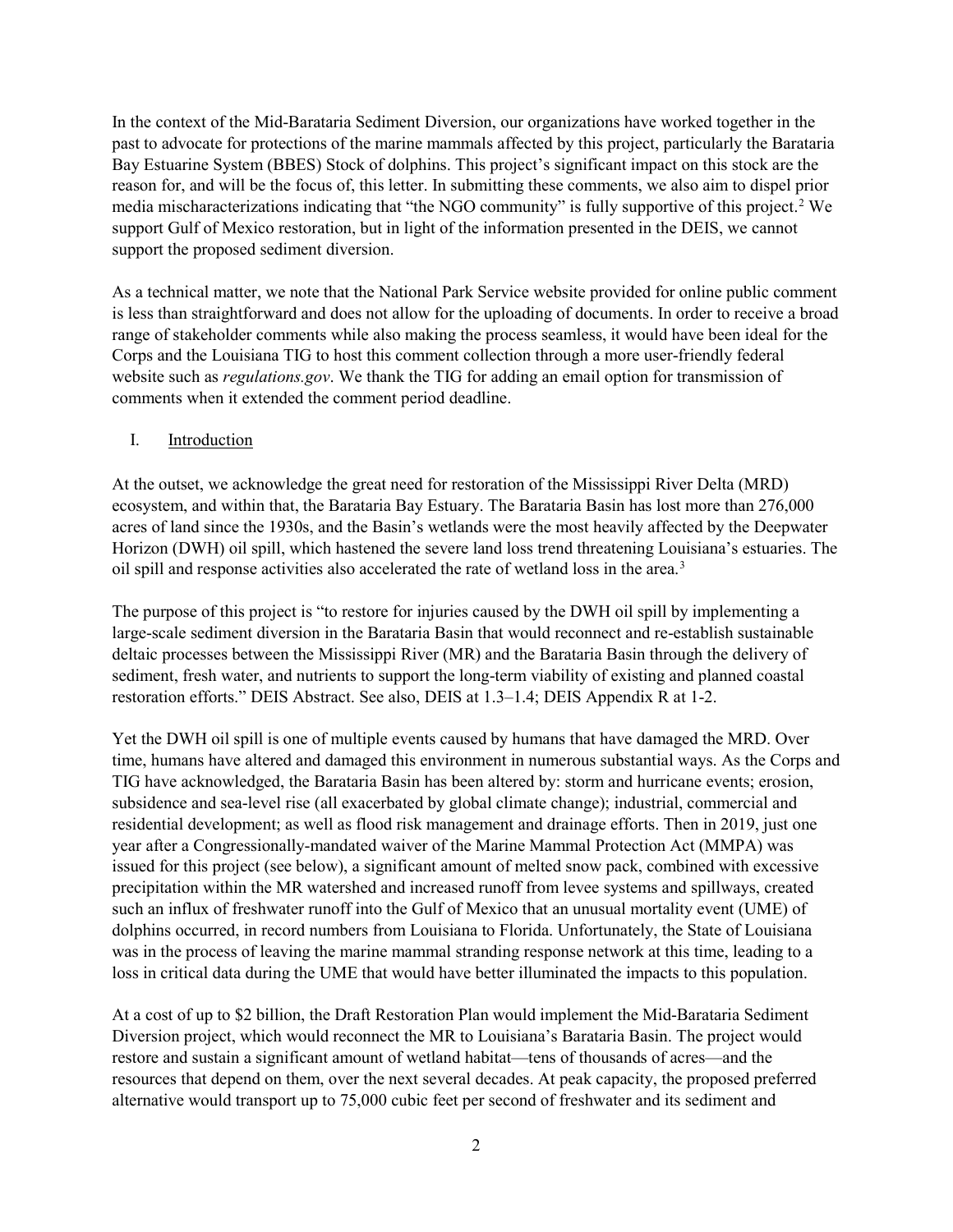nutrients—harnessing nature through engineering to re-establish the natural process that originally built Louisiana's coastal wetlands.<sup>[4](#page-13-3)</sup>

It is a worthy endeavor for the Trustees to attempt to restore the Barataria Basin. Nevertheless, we oppose the project, given the inevitable and devastating impact of the project on the BBES Stock. They will not only be decimated in number through mortality, but their deaths will be agonizing and slow, given how chronic exposure to low salinity affects dolphins and the high likelihood that they will continue to exhibit strong site fidelity throughout the lifetime of the project. This strategic stock's already poor state and cumulative impacts beyond this project will compound this project's negative effects. It is extraordinarily unfortunate that should this sediment diversion proceed, the BBES dolphins will pay the price for the past mistakes of humans.

Furthermore, we are deeply disturbed by the fact that in 2018, federal legislation was used to circumvent the standard process required to obtain a waiver of the MMPA, in order to allow this project to move forward despite the major impacts it will have on the BBES Stock. As we further explain below, the Bipartisan Budget Act of 2018, Public Law 115-123 at Title II, Sec. 20201 (hereinafter BBA-18) directed the National Oceanic and Atmospheric Administration (NOAA) to issue a waiver for this project without on-the-record rulemaking before an administrative law judge, and without consideration of the conservation-based factors that the MMPA would have otherwise required. The proposed mitigation and monitoring measures, although required under BBA-18, will do little to offset the harm that awaits the BBES dolphins should this project move forward. We believe this was a powerfully damaging precedent for Congress and the State of Louisiana to set; we strongly urge Congress to never again allow such a waiver.

#### II. Background on the Barataria Bay Estuarine System Stock of Dolphins

The Northern Gulf of Mexico is home to 21 cetacean species managed as 59 discrete stocks, as well as one sirenian species, the West Indian manatee. DEIS at 3.11. All of these species and stocks are protected under the MMPA. Bottlenose dolphin are currently managed as 37 distinct stocks within the Gulf, most of which are found only in shallower coastal waters. DEIS at 3-141-3-142. Of these 37 stocks, five were considered for potential impact by the proposed project: three bay, sound, and estuary (BSE) stocks: the MRD Stock, the Terrebone Bay/Timbalier Bay Stock, the BBES Stock, and two coastal stocks, the Northern and Western Coastal Stocks. *Id.*

NMFS manages the BBES dolphins as a strategic stock, meaning a marine mammal stock for which the level of direct human-caused mortality exceeds the Potential Biological Removal level (PBR) and which, based on the best available scientific information, is declining and is either already listed under the Endangered Species Act of 1973 [16 U.S.C. 1531 et seq.] (ESA), is likely to be listed as a threatened species under the ESA within the foreseeable future, or is designated as depleted under the MMPA. 16 U.S.C. 1362(19). As the DEIS states, "Strategic stocks are those with declining populations for which the level of direct human-caused mortality exceeds the Potential Biological Removal level (PBR, the maximum number of animals that may be removed from a stock, excluding natural mortality, which allows it to reach or maintain its optimum sustainable population)." DEIS at 3-143. The BBES Stock has an estimated population of 2,071 and is considered strategic. *Id.* at 3-144. They are generally year-round residents, with localized, small usage areas of less than 43.5 square miles, although some individuals' ranges extend throughout the middle/lower parts of the basin. *Id.* Some BBES dolphins live near the barrier islands and into Gulf of Mexico waters and may overlap with dolphins from the Western Coastal Stock, but the BBES Stock is demographically independent. *Id.* In its 2018 Stock Assessment Report,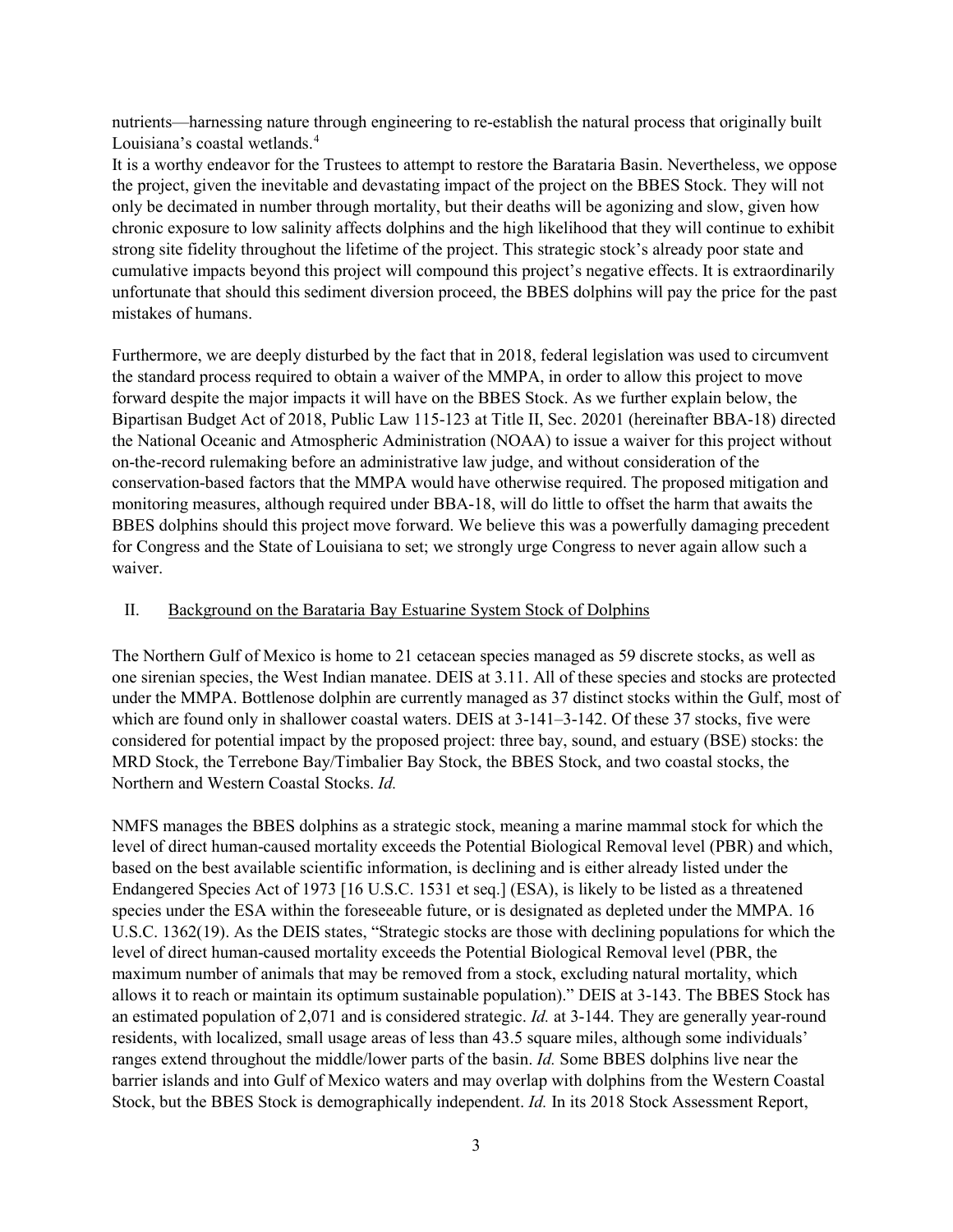NOAA stated "it is plausible" that there are multiple demographically independent populations within the BBES Stock, but further studies are needed to understand habitat partitioning within the bay. *Id.*

The BBES dolphins are known to exhibit high site fidelity, despite periodic or even long-term negative environmental factors. For example, following the DWH oil spill in 2010, the BBES dolphins remained in Barataria Bay despite heavy oiling of their habitat. *Id.* at 4-437. The DWH oil spill caused a minimum of 850 miles of shoreline oiling in coastal Louisiana, with the most widespread oiling occurring in Barataria Bay salt marshes and resulting in adverse impacts on aquatic resources such as marsh vegetation, intertidal biota, and shoreline erosion. *Id*. at 3-74. The BBES dolphins were the hardest hit amongst the Gulf of Mexico dolphins following the DWH spill, having exhibited an increased rate of lung disease and other illnesses over the past decade. [5](#page-13-4) Therefore, it is a near certainty that the BBES dolphins will not leave Barataria Bay to escape the low salinity facing them once the project becomes operational.

Environmental factors such as salinity and temperature influence bottlenose dolphin habitat, with one model indicating an optimum foraging suitability is water temperatures in the 68 to 75 degree Fahrenheit (20 to 24 degree Celsius) range, about 6/mg/L dissolved oxygen, turbidity in the 20 to 28 NTU range, salinity of about 20 ppt, distance from shore in the 656–1,650-foot (200–500 meter) range, and water depths between 13 and 20 feet (4 to 6 meters). *Id.* at 3-148.

### III. Impacts on BBES Stock of Dolphins from Construction and Operation

Table 2.9-1 summarizes the project's impacts by alternative. For marine mammals, the construction of this project is going to cause "negligible to minor, temporary, indirect, and adverse impacts on bottlenose dolphins from construction noise and dredging." DEIS at 2-75, Section 4.11. The operation of this project, however, is going to cause "major adverse impacts on BBES dolphins and dolphin habitat (due mostly to salinity) that would continue throughout the lifetime of the Project. Immediate decreases in salinity levels within the BBES Stock area, which would persist throughout the analysis period, would cause permanent, major adverse impacts on BBES dolphin health, survival and reproduction. Dolphins north of the Barrier Islands would be especially adversely impacted, while Barrier Island-associated dolphins would be less-adversely impacted; however, all groups would be more adversely impacted than compared to conditions under the No Action Alternative. Based on the projected decreases in survival rates due to prolonged low-salinity exposure, there would be a substantial reduction in population numbers." DEIS at 2-75–2-76, Section 4.11. With the exception of the No Action Alternative, the provided alternatives "would have substantially similar impacts." *Id.*

### a. Construction Impacts from Applicant's Preferred Alternative

Although the primary mode of take will be from the decreased salinity once the diversion is operational, auditory impacts will be ongoing for approximately 3.5 years during the project's construction. "Pile driving, dredging and vessel noise calculations identify adverse behavioral effects on marine mammals within a large [zone of influence] during construction." DEIS at 4-436. Given the land masses present in the vicinity of the construction areas, pile driving and dredging sounds are not anticipated to propagate beyond about 2 miles. Increased noise from these sources is therefore not likely to affect areas that are highly used by dolphins. Consequently, the DEIS states that "based on the limited PTS [zone of influence], no noise-related injury on dolphins would be anticipated from construction." *Id.*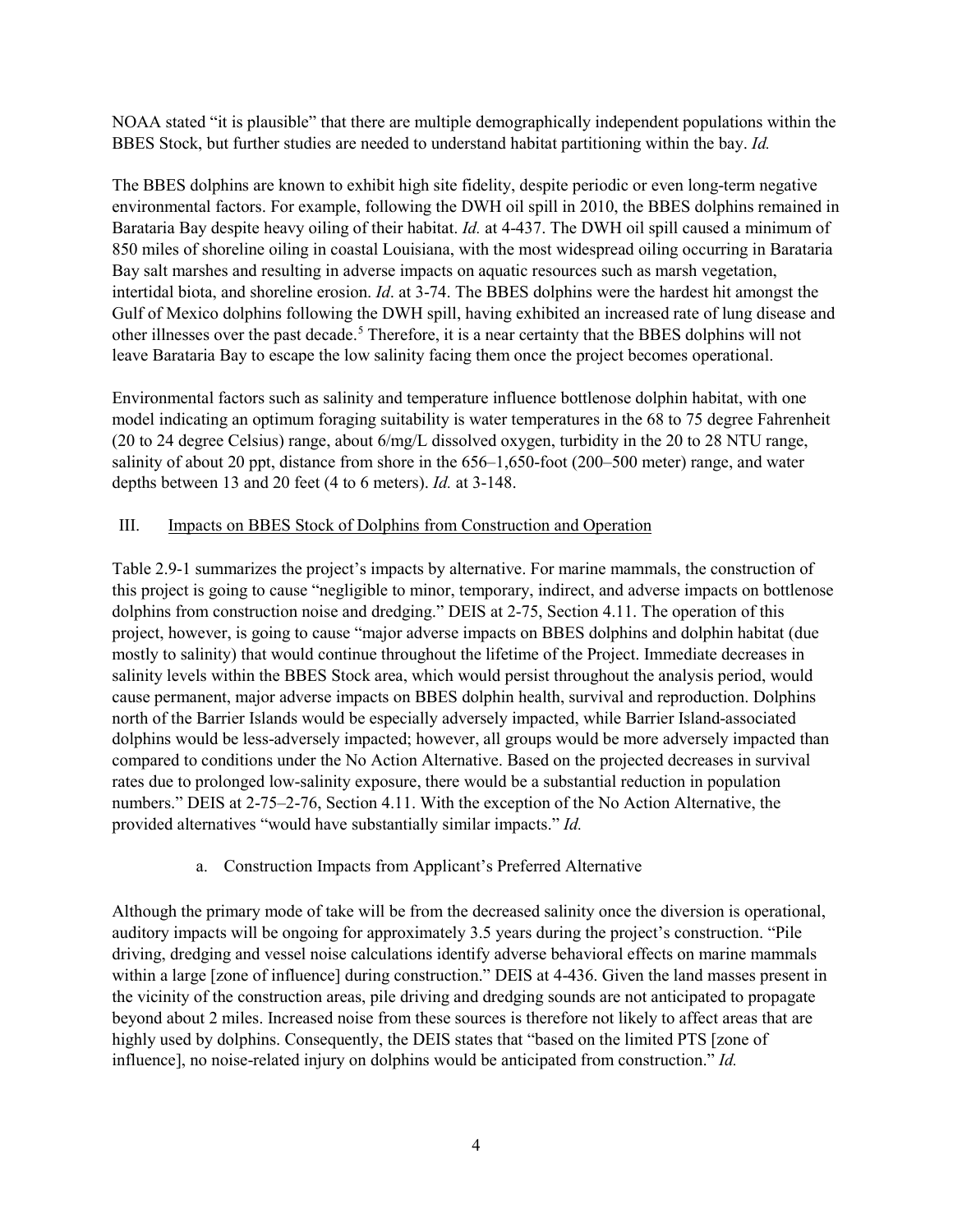However, noise impacts from construction are in fact possible, due to increased vessel traffic transiting throughout the project area. We therefore question the DEIS claims that noise-producing construction activities have minimal overlap with the BBES dolphins' range and thus are anticipated to have negligible to minor, temporary, indirect and adverse impacts on bottlenose dolphins. DEIS at 4.11.4. We want to take this opportunity to note the possibility that the increased exposure to underwater noise due to increased vessel traffic in Barataria Bay during the construction period will in all likelihood exacerbate the dolphins' stress and health problems, setting them up for a harder fall once the diversion is operational. The increased vessel traffic also, of course, introduces an increased risk of collision.

### b. Operational Impacts of Applicant's Preferred Alternative

Based on literature and case study review; the Delft3D Basinwide Model; the BBES Stock survey and existing data from previous BBES Stock surveys; and a number of other sources of data, the DEIS analyzed the expected impact on the BBES dolphins. DEIS at 4.11.3. The analysis period spans from 2020 to 2070, with the expectation that by 2070, approximately 12,700 acres of wetlands will be created and sustained. *Id.* at 4-446. "Overall, the Applicant's Preferred Alternative would have immediate, major adverse effects on BBES dolphin habitat (due mostly to low salinity) that would continue throughout the lifetime of the proposed Project." *Id.*

While bottlenose dolphins can tolerate some level of exposure to lower-than-optimal salinity, large scale changes in salinity, including longer-term exposure, lead to physiological effects and survival impacts. "The barrier island dolphin usage pattern would see an 8 ppt reduction in salinity from March to May, and the model projected that they would experience between 0 to 5 ppt waters from April to June." *Id.* at 4- 447. "The following decades show a similar trend, but the length of time dolphins would be exposed to low salinity would increase and salinity values would get even closer to 0 ppt compared to the No Action Alternative." *Id*. Thus, under the Preferred Alternative, "immediate and permanent major adverse impacts on BBES dolphin habitat and environment" can be expected. *Id*. at 4-466.

Prolonged exposure to low salinity without breaks can rapidly (within 24 to 72 hours) lead to the formation of skin lesions, sores, and sloughing. The compromised skin barrier can in turn lead to overgrowth of external mats comprised of fungi, algae, and/or bacteria. This deterioration may cause secondary infections and extracellular uptake of water. "Recovery may require extended periods of time depending on the nature of the lesion and whether the animal is subject to other stressors," which we know these dolphins are. *Id.* DEIS at 4-429, *see also Id.* at 4-466.

Ingestion of low-salinity water may also alter intracellular and extracellular water absorption in the gut, contributing to osmotic imbalance, cellular damage and susceptibility for localized and/or systemic infections. *Id.* at 4-466–4-467. Physiological and pathological changes such as electrolyte or hormone imbalances, decreased osmolality, over-hydration, and cellular hemolysis/anemia may occur after freshwater uptake by the skin or gut lining. Osmotic imbalance, cellular damage, and/or secondary infection can change from mild to severe, leading to systemic impacts such as hemolysis, anemia, septicemia/toxemia, and cerebral or pulmonary edema, which may lead to death. *Id.* at 4-467. After about 10–15 days of exposure to low-saline waters, dolphins' survival starts to be affected. The time to death has been calculated at a mean of 62 days for a relatively poor environment and 75 days for a good environment.<sup>[6](#page-13-5)</sup> As noted above, this manner of death is prolonged and agonizing, the epitome of inhumane.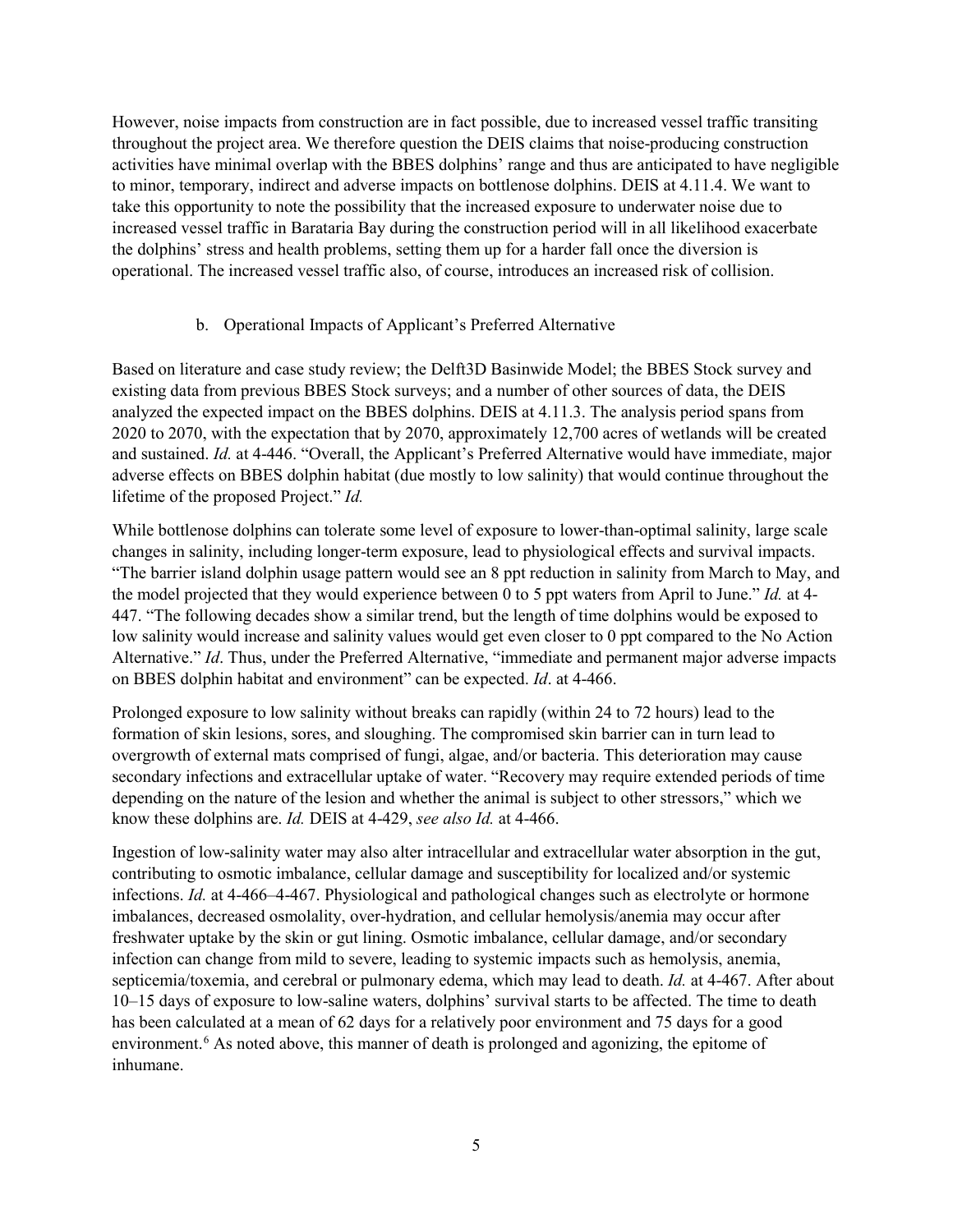These dolphins exhibit high site fidelity, continuously, even after prior periods of lower salinity. Therefore, as we noted above, we cannot expect BBES dolphins to move out of the Barataria Basin or otherwise shift their range following purposeful introduction of freshwater into their environment. DEIS at 4-430. In addition to the DWH oil spill, other incidents have shown this strong site fidelity. *Id.* at 4- 468–4-475.

The models used show that while under the No Action Alternative, simulated BBES dolphins have an 89 percent likelihood of surviving in any given year from 2020 to 2030, under the Applicant's Preferred Alternative, simulated BBES dolphins have only a 59 percent likelihood of surviving any given year from 2020 to 2030 based on the projected decreased salinity levels from the proposed project. *Id.* at 4-475. See also Table 4.11-5, Projected Mean Annual Survival Rates Due to Low-salinity Exposure for a Simulated BBES Dolphin Population under the No Action Alternative and Applicant's Preferred Alternative. Under no circumstances is such a shift in survivorship sustainable and indeed merely the first year of operation of the diversion is likely to almost halve the BBES dolphin population size, given the other stressors they face and the additional possibility of impacts such as prey shifts from the freshwater influx. Clearly the projected increased mortality from the project far exceeds PBR for this impaired stock, but even a robust stock of dolphins could not sustain such mortality.

Further, a recent analysis from the University of St. Andrews shows that after 50 years of sediment diversion as proposed, three of the four Barataria Bay dolphin population strata will be functionally extinct.<sup>[7](#page-13-6)</sup> The only remaining dolphins will be along the barrier islands and even they will be severely reduced. The model predicts a total of 143 dolphins remaining after 50 years of sediment diversion operation as outlined in the preferred alternative. By comparison, given the potential rate of recovery, there would be approximately 3300 dolphins at the end of the same time period under the no action alternative.[8](#page-14-0)

#### c. The 2019 Unusual Mortality Event

In 2019, just one year after the passage of BBA-18, the MR watershed experienced its wettest spring in 126 years. A significant amount of melted snow pack, combined with precipitation within the watershed and increased water flow from the levee systems and spillways, created such an influx of freshwater runoff into the Gulf of Mexico that a die-off ensued. A reported 337 dolphins stranded and died from Louisiana to Florida, and the National Marine Fisheries Service (NMFS) declared a UME. DEIS at 4-470. Six different stranding networks covered the region of the UME. Unfortunately, at the same time dolphins were washing up on the beach, the Louisiana Department of Fish and Wildlife was winding down its involvement in the marine mammal stranding network. While a group called Audubon Coastal Wildlife Network attempted to fill the void, by the time transition was occurring, critical data were missed. It is estimated that only 33% of stranded animals were reported for Louisiana during the whole of the 2019  $UME.<sup>9</sup>$  $UME.<sup>9</sup>$  $UME.<sup>9</sup>$ 

### d. Multiple Threats Mean More Dolphins Will Die Than Anticipated

In its discussion of multiple stressors on marine mammals, the DEIS states, "Given the number of and various types of threats marine mammals face in the northern Gulf of Mexico, and the potential for interactive effects of these threats, it can be even more difficult to determine impacts from multiple stressors." DEIS at 4-428. The document goes on to explain that while the DEIS looked at how "multiple stressors may affect impact assessments at a qualitative level," "a quantitative assessment of effects or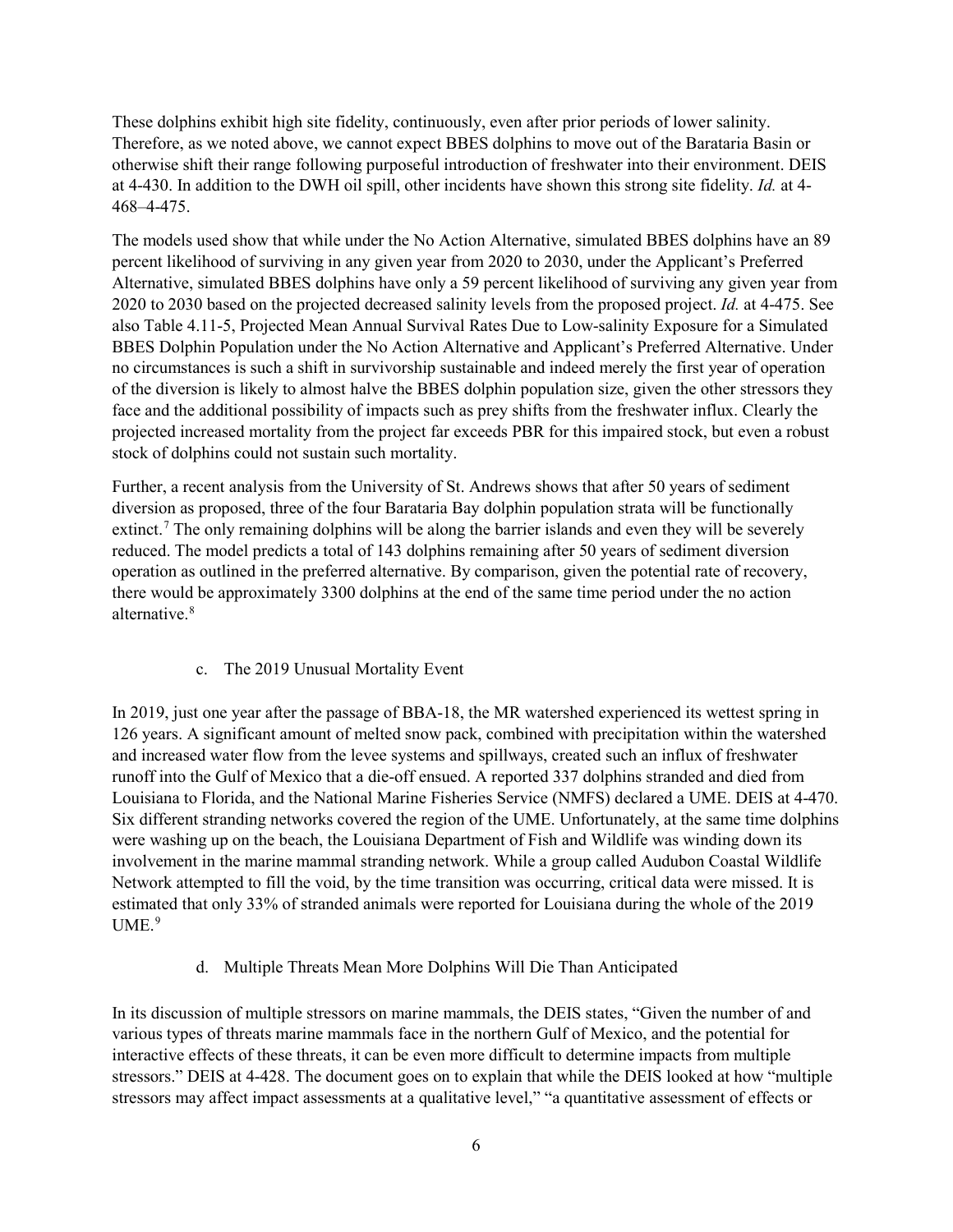potential synergistic or antagonistic interactions in a multiple stressor scenario was not undertaken." *Id.* Models only looked at single years and did not analyze repeated annual exposure to low-salinity water over many years. DEIS at 4-429.

All of these elements, including the possibility that another "wet year" such as 2019 may recur, strongly suggest that there will be a substantially higher individual mortality risk to the BBES dolphins each year than what they will clearly face in just the first year from the initial exposure to freshwater influx. In short, this already unhealthy stock is likely to be even harder hit than the DEIS's analysis determined, which was devastating even so.

## IV. The Marine Mammal Protection Act (MMPA) and Bipartisan Budget Act of 2018 (BBA-18), Public Law 115-123, Title II, Sec. 20201

Section 101(a) of the MMPA establishes a moratorium on the taking and importation of marine mammals and marine mammal products, subject to certain limited exceptions. 16 U.S.C. § 1371(a). However, under Section 101(a)(3), the Secretary "is authorized and directed, from time to time, to determine when, to what extent, if at all, and by what means it is compatible with [the MMPA] to waive the requirements of section 101 [the moratorium] so as to allow taking, or importing of any marine mammal, or any marine mammal product …" 16 U.S.C. § 1371(a)(3).

Section  $101(a)(3)(A)$  sets the standards for a waiver, including a decision made upon the best available science, in consultation with the MMC, with "due regard" to marine mammal biological factors. The decision must be compatible with the MMPA and must be "assured that the taking of such marine mammal is in accord with sound principles of resource protection and conservation as provided in the purposes and policies of [the MMPA]." In issuing a waiver, the Secretary also must make determinations under sections 102, 103, 104 and 111 of the Act. 16 U.S.C. § 1371(a)(3)(A). Pursuant to Section 103(d), the Secretary shall issue regulations for the take of marine mammals to implement the waiver, based upon the best available scientific evidence and in consultation with the MMC. The take shall not be to the disadvantage of the species or stock, meaning that the take cannot cause a species to fall below its optimum sustainable population, or OSP. It also must be consistent with the purpose of the MMPA. The Secretary is to develop regulations on the record after a hearing before an administrative law judge, also known as formal rulemaking, and make available to the public: a statement of estimated levels of the species and population stocks, a statement of expected impact of the proposed regulations on the OSP of such species or population stock, a statement describing evidence used as the basis for proposing the regulation, and any studies or recommendations related to the establishment of such regulations. These findings are subject to periodic review. 16 U.S.C. § 1373(d).

Waivers of the MMPA are exceedingly rare, and Congressionally-mandated waivers are even rarer. On just two occasions since the MMPA was passed, Congress called for such waivers, in the form of permits, to address bycatch of marine mammals in foreign fisheries.<sup>[10](#page-14-2)</sup> These legislative permits proved to be utter failures of the MMPA's core principles, as they halted the progress that was being made up to that point under the MMPA's then-existing fisheries scheme. They cut off the ability of the administrative process to establish science-based limits on marine mammal take in fisheries by applying a burden of proof that the fishers had to meet. The MMPA was later amended substantially to address these problems by creating a new management scheme for marine mammal take by commercial fisheries.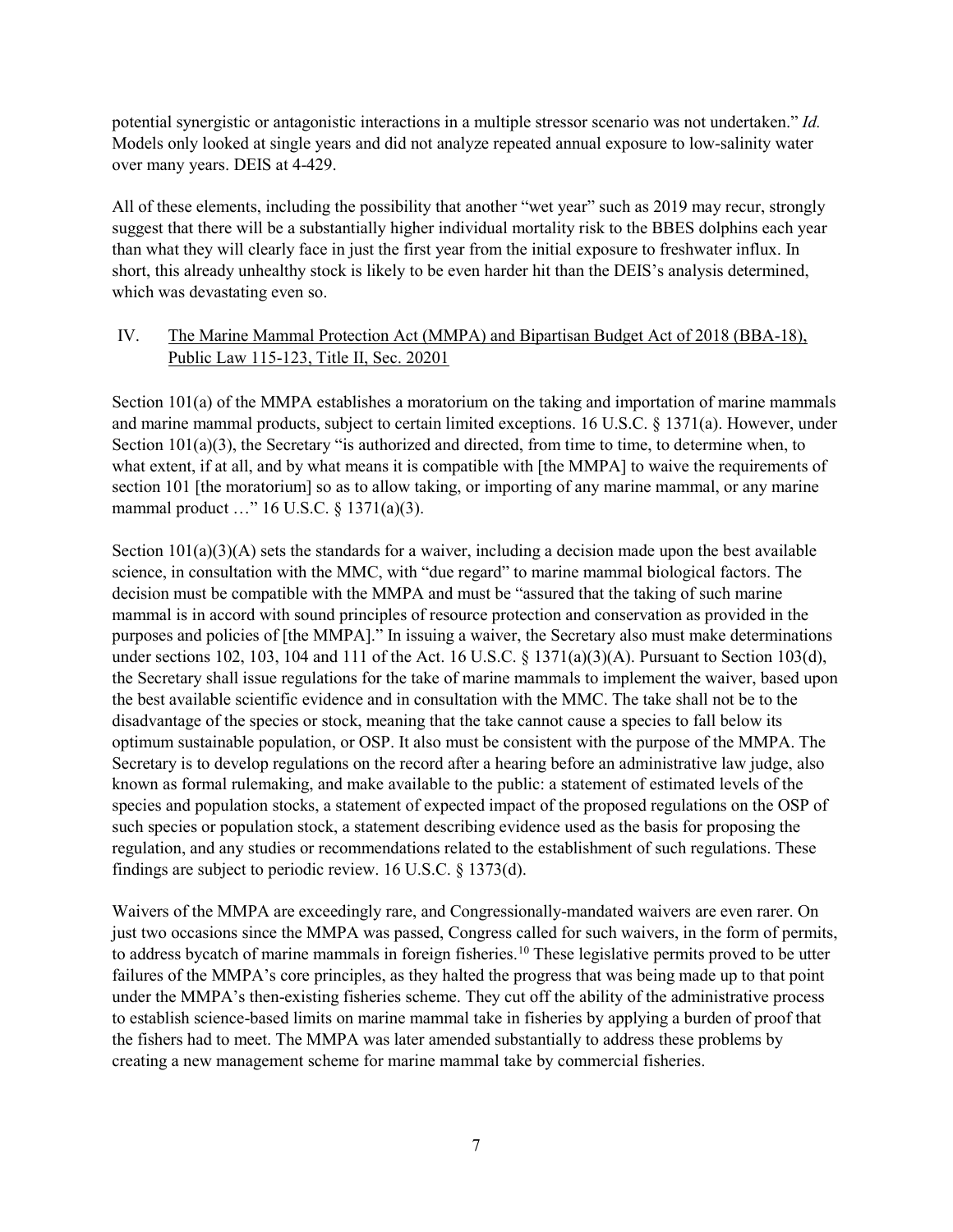Due to the science-based requirements inherent in the MMPA, at some point in the planning process of the Barataria Bay diversion project, it became apparent that the project would not be able to move forward without a waiver of the MMPA. The waiver process is known for being challenging, timeconsuming, and adversarial,  $11$  and the MMPA's conservation bias applies throughout. We presume that the proponents of this project did not feel that this project's' timeline could afford a substantial delay, particularly when a waiver at the end of that delay was far from guaranteed. The State of Louisiana therefore set about obtaining a legislative fix, pursuant to BBA-18, which states:

*(a) In recognition of the consistency of the Mid-Barataria Sediment Diversion, Mid-Breton Sound Sediment Diversion, and Calcasieu Ship Channel Salinity Control Measures projects, as selected by the 2017 Louisiana Comprehensive Master Plan for a Sustainable Coast, with the findings and policy declarations in section 2(6) of the Marine Mammal Protection Act (16 U.S.C. 1361 et seq., as amended) regarding maintaining the health and stability of the marine ecosystem, within 120 days of the enactment of this section, the Secretary of Commerce shall issue a waiver pursuant to section 101(a)(3)(A) and this section to section 101(a) and section 102(a) of the Act, for such projects that will remain in effect for the duration of the construction, operations and maintenance of the projects. No rulemaking, permit, determination, or other condition or limitation shall be required when issuing a waiver pursuant to this section. (b) Upon issuance of a waiver pursuant to this section, the State of Louisiana shall, in consultation with the Secretary of Commerce: (1) To the extent practicable and consistent with the purposes of the projects, minimize impacts on marine mammal species and population stocks; and (2) Monitor and evaluate the impacts of the projects on such species and population stocks.*

See also DEIS at Appendix S, Compliance Documentation. In simple terms, BBA-18 directed NOAA to issue an MMPA waiver for this project without the relevant parties having to go through the standard administrative process that obtaining a waiver entails. *Id.* As a result, on March 15, 2018, the Director of the Office of Protected Resources issued a decision memorandum for the "Waiver of Requirements Under Section 101(a) and 102(a) of the [MMPA] for the Mid-Barataria Bay Sediment Diversion, the Mid-Breton Sound Sediment Diversion, and Calcasieu Ship Channel Salinity Control Measures Projects." *Id.* The decision memorandum notes that "[t]hrough section 20201, Congress removed NMFS's discretion and the requirements to consider the statutory factors, provide the required statements, make the required findings, and determine whether issuance of a waiver meets the statutory standards under sections  $101(a)(3)(A)$  and  $103$ ," and "eliminated the agency's discretion to consider the best available scientific evidence, factors relevant to determining impacts on affected species or stocks, and whether issuance of a waiver and associated takings would be compatible with the MMPA, not to the disadvantage of the affected species and stocks, and consistent with the purposes and policies of the Act." *Id.* 

We appreciate that NMFS consulted with the MMC prior to issuing the waiver as directed by BBA-18. During that consultation, the MMC properly noted that "Although not an obstacle to issuance of this waiver, it remains unclear whether those projects are consistent with other stated purposes and policies of the MMPA, including maintaining marine mammal species and stocks at optimum sustainable population levels and ensuring that species and stocks do not diminish to the point where they cease to be significant functioning elements in the ecosystems of which they are a part."[12](#page-14-4)

In its simplest characterization, the proposed sediment diversion is an ecosystem restoration project.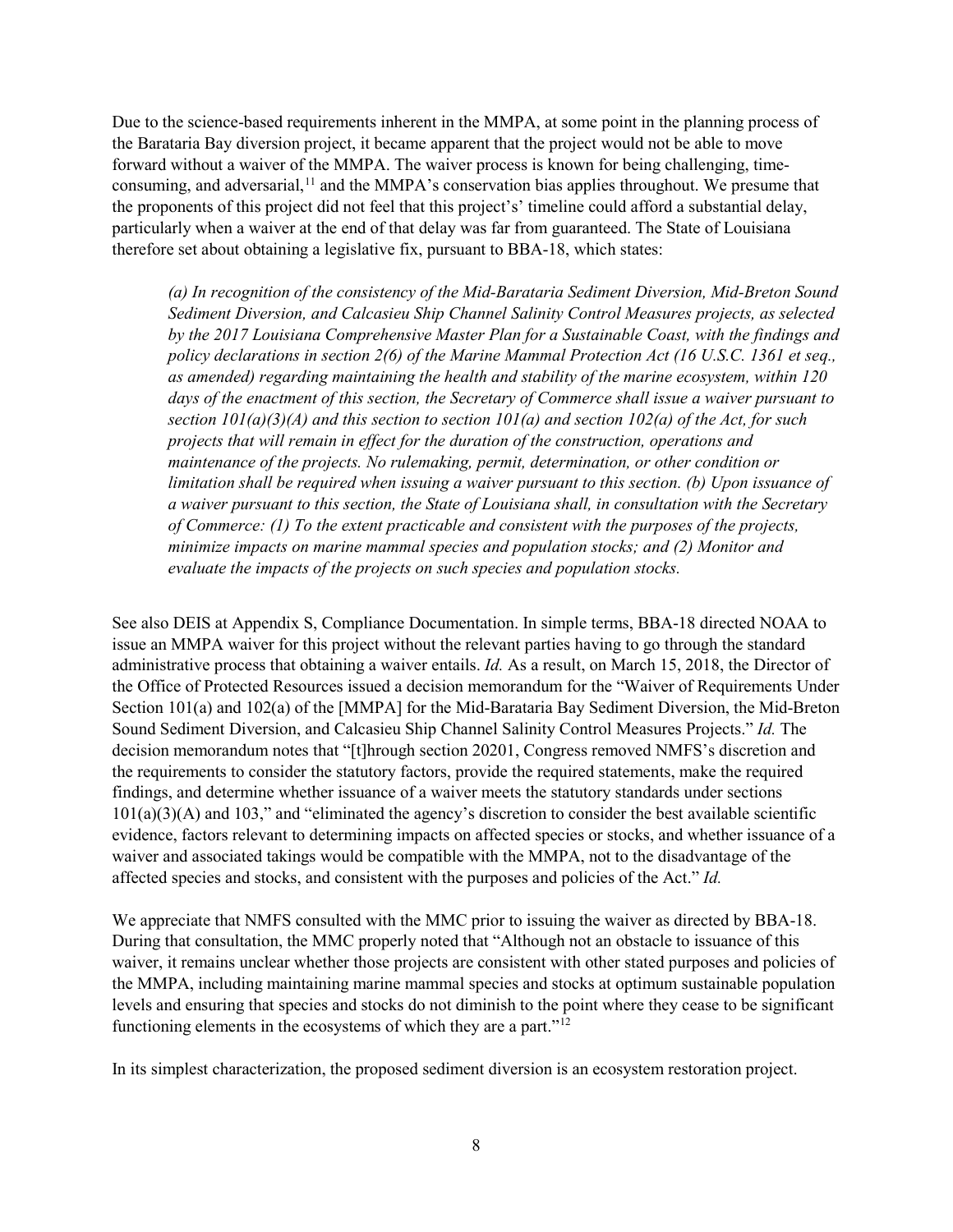*[T]he Project is anticipated to have major, permanent benefits on wetlands and other U.S. jurisdictional waters in the Barataria Basin. The purpose of the diversion of fresh water, sediments and nutrients into the Barataria Basin is to build, sustain and maintain wetlands and riverine deltaic processes in an area that has been isolated from natural flooding inputs from the Mississippi River. A consistent and large magnitude input of sediment will lead to accumulation of diverted sediments and formation of new sub-areal features available for plant colonization. Direct deposition within existing wetlands contributes to surface accretion helping to offset the effects of sea level rise and subsidence.*

DEIS Appendix R at 2. However, as stated above, the nature of the project does not mean it is compatible with all aspects of the MMPA. At the same time, in the sense that this project would be ecologically beneficial, the waiver obtained here is distinguishable from the other legislative waivers of the MMPA that have involved commercial fishing, and thus, ecological exploitation. Nonetheless, BBA-18, the legislative fix utilized to make this diversion project possible, has created a situation where the Corps and the TIG have circumvented a legal process intended to conserve marine mammals and protect ecosystems. This waiver does not even establish a quota for how many dolphin can be taken, including killed, by this project, and yet it is clear that the level of take for this stock will be grossly unsustainable, in clear violation of the MMPA (absent BBA-18). The legislative waiver, quite simply, was Congressional permission to break the law. While this comment is directed as much to Congress as it is to the TIG and the Corps, we want to take this opportunity once again (see above) to insist that this legislative waiver be a one-off occurrence.

#### V. Mitigation

At the outset, we wish to state that there is no effective mitigation for this project. It will kill and negatively affect the health of BBES dolphins and the applicants and all involved in promoting this project should simply acknowledge this upfront, without equivocation. Any "mitigation" will in reality be monitoring only—monitoring the health impacts and the mortality caused by the low salinity resulting from the project.

We do note, however, that at Sec. 20201(b), BBA-18 requires both minimization of impacts, and monitoring and evaluation of the impacts of the projects, on marine mammal species and population stocks. Whether or not all proponents of this project completely understood this in 2018 is unclear, but the reality that is evident now is that each of the proposed action alternatives is likely to similarly and significantly harm the BBES dolphins, and there is little that the proposed mitigation can actually do to prevent or even minimize this harm.

The Mitigation and Stewardship Plan (Appendix R-1) calls for examination of "operational strategies to minimize (to the extent practicable consistent with the purposes and performance of the project) the Project's impact on bottlenose [sic]. Given the dynamic conditions of any estuarine system, and the uncertainty around future conditions, the minimization measures will rely on the MBSD Monitoring and Adaptive Management Plan to inform future implementation." DEIS Appendix R-1 at 6.3.6 (p. 31–32). This plan also calls for statewide stewardship measures, supported by the Louisiana Coastal Protection and Restoration Authority (CPRA), in order to "reduce existing and future threats to BSE and coastal dolphins throughout Louisiana. While these measures may not minimize impacts from the Project on BBES dolphins, they could enhance individual dolphin survival from other anthropogenic stressors." *Id.*  These measures include funding of the statewide stranding program, human interaction/anthropogenic stressor reduction, and contingency funding for UMEs. With respect to anthropogenic threats, the plan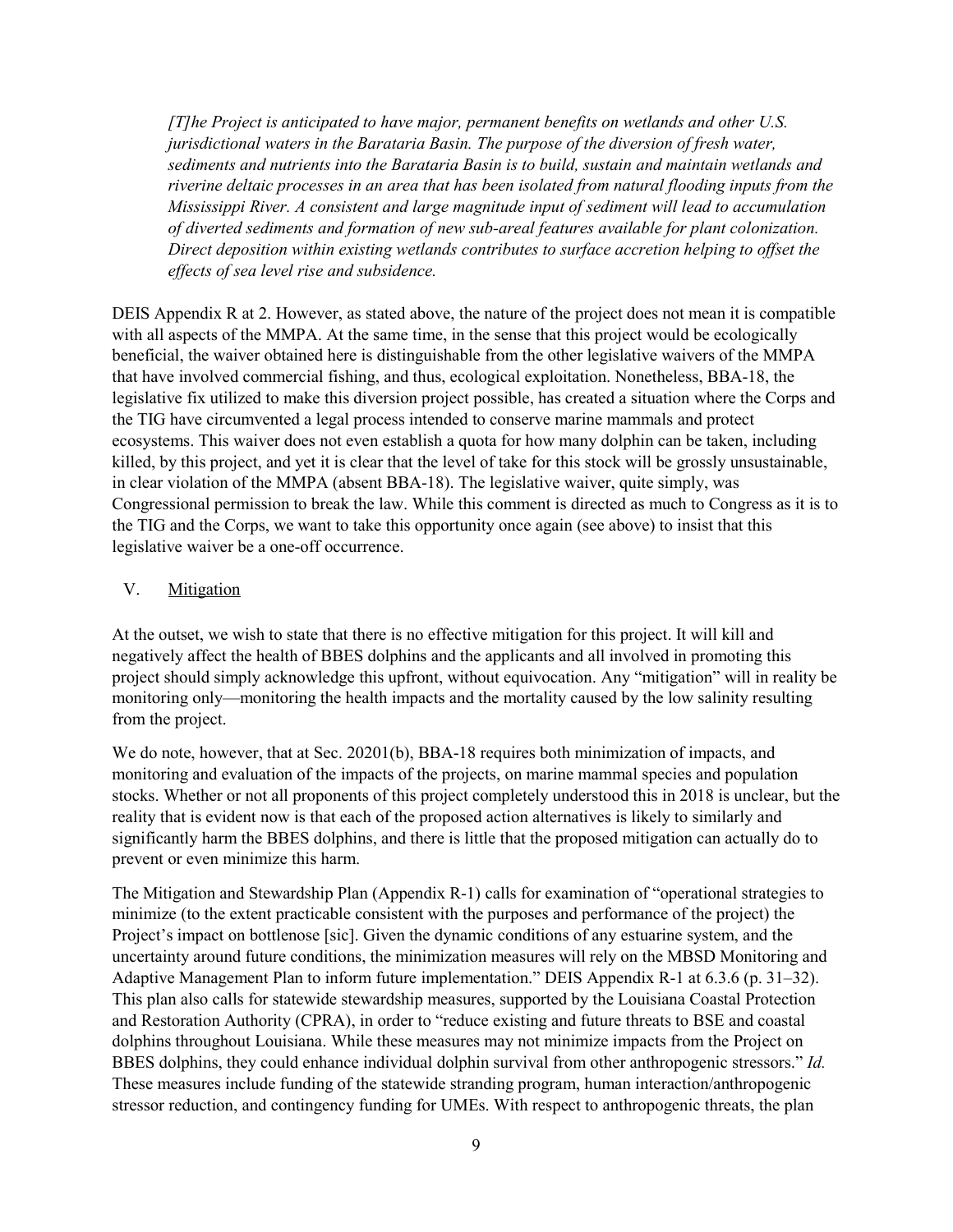aims to reduce bottlenose dolphin mortalities from rod and reel fishing gear, reduce intentional injury and mortality (e.g. shooting) to bottlenose dolphins, reduce illegal feeding of bottlenose dolphins, and evaluate the potential impacts of noise, vessels, and other direct threats to identify and implement stewardship measures designed to address these threats. *Id.* While laudable goals, there is no explanation in the plan for how they will be achieved, or whether they can even feasibly be achieved (e.g., very few perpetrators of shootings and other targeted vandalism of dolphins in the Gulf of Mexico have been brought to justice<sup>[13](#page-14-5)</sup>).

These and other interactions with humans have affected dolphins and other marine mammals for decades. While some strides have been made by involved industries, governmental bodies, and NGOs, many anthropogenic threats have proven resistant to existing mitigation. Therefore, the Mitigation and Stewardship Plan should provide specifics as to how each goal will be achieved. For example, if the idea behind reducing intentional injury to and mortality of, as well as illegal feeding of, bottlenose dolphins is that with more monitoring teams in place, there will be less opportunity for people to harass dolphins, and if monitors witness such activity then they will be empowered to intervene, the plan should say so.

With respect to mitigation from fishing impacts, it is primarily *commercial* fishing that tends to lead to bycatch of marine mammals. In the Gulf of Mexico, shrimp trawlers would be the primary source of concern for marine mammal bycatch. [14](#page-14-6) While rod and reel fishing—often characterized as recreational fishing—can pose a threat,<sup>15</sup> the threat is less significant than that posed by commercial fishing primarily because it is conducted on a smaller scale than commercial fishing. [16](#page-14-8) With regard to *evaluation* of potential effects of noise, vessels, and other direct threats, it is unclear what will be *done* with that information. If this plan actually inspires better efforts to protect Gulf dolphins from the multitude of anthropogenic threats they face, it would be a thin silver lining to this proposal that is otherwise exceedingly grim for BBES dolphins.

With respect to Atlantic bottlenose dolphins generally, the Monitoring and Adaptive Management Plan (MAMP) exists to "document changes to the abundance, distribution, population demography, density, survival, health and reproduction of the" BBES dolphins, as well as "their prey, and their habitat that may result from the operation of the Project and resulting low salinity." DEIS Appendix R-2 at 3.7.3.19 (p. 61–63). The MAMP calls for use of adaptive management strategies, including "a framework for coordinating during operations, and a post-operational commitment to evaluate the ability of diversion operations to be modified to meet project goals while reducing impacts to marine mammals." *Id.*  Monitoring and evaluation under the MAMP will take place for five years pre-operation, followed by ten years during the post-construction period. During the first five years, this framework will involve enhanced stranding response and investigations, capture-mark-recapture surveys, visual assessment surveys, capture release health assessment sessions, tagging, biopsies, prey data, pairing of sensors with eDNA continuous sensors, and baseline dolphin prey and habitat (water quality) monitoring. During the ten year post-construction period, additional measures such as CMR surveys bay-wide will be added to the list. *Id.* Federal and State agencies, NGOs, and academic institutions will be among the parties responsible for the core monitoring team handling data collection for 15 years.

For both of these plans, it is striking that, just when it was about to embark on a series of sediment diversions that will result in significant dolphins deaths, the State of Louisiana pulled itself out of the stranding response business. As Dr. Deming pointed out in her presentation to the MMC, during the transitional period in stranding response monitoring of the UME in 2019, only an estimated 33% of Louisiana dolphin strandings were recorded.<sup>[17](#page-14-9)</sup> Yet in his presentation to the MMC, Mr. Brian Lezina, Chief of Planning for the CPRA, gave the impression that the monitoring program is robust. While we recognize that increased stranding response funding will be available, it is not clear to whom this funding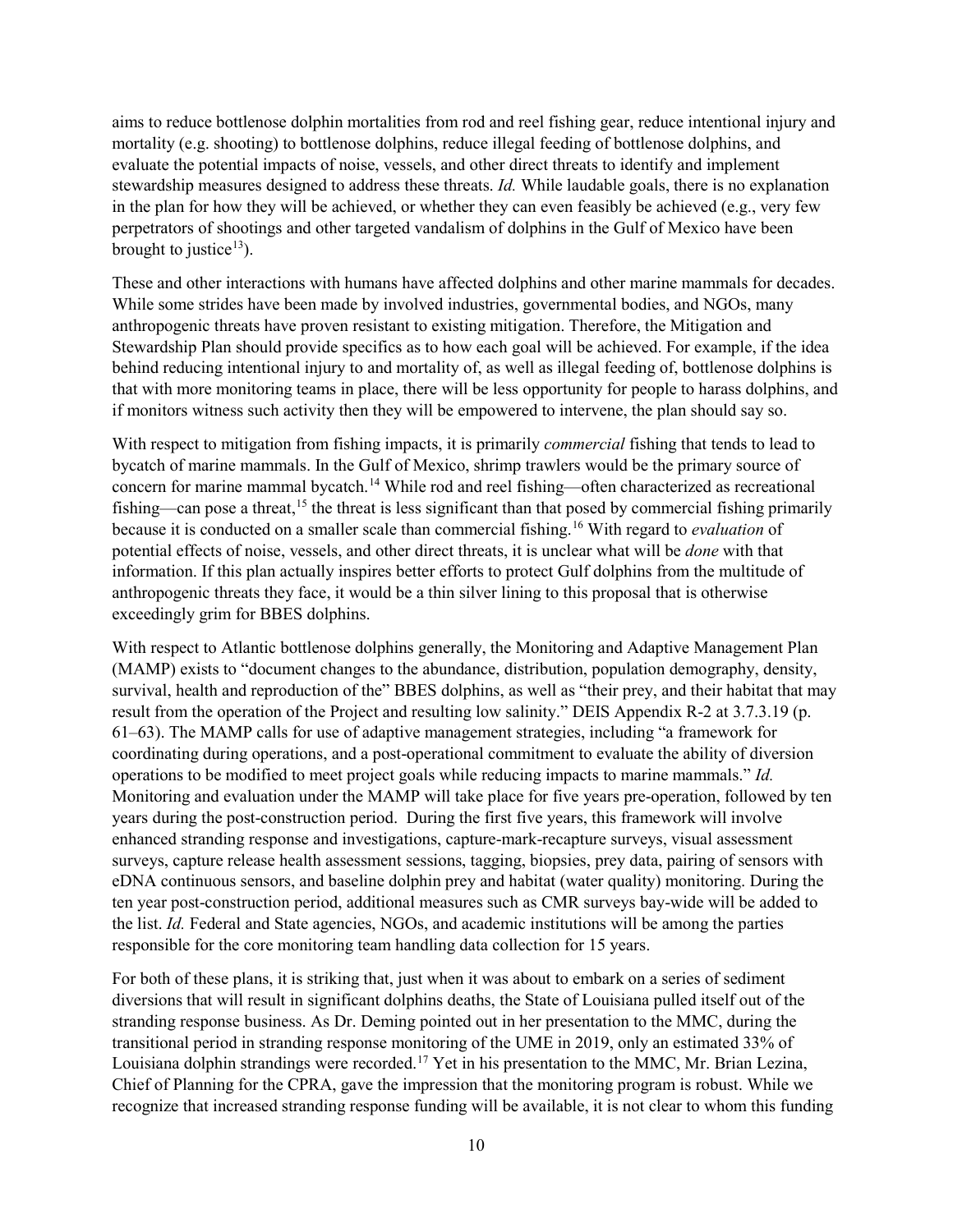will be given and thus how effectively the funding will be utilized. What is apparent is that most stranded dolphins in Barataria Bay will already be dead.

Finally, Section 7 of the Mitigation Measures Environmental Analysis covers mitigation measures for unavoidable impacts on bottlenose dolphins, reiterating various mitigation measures and the enhanced stranding response, but also discussing how the enhanced monitoring will sometimes involve direct contact with distressed animals, in consideration of how marine mammals are directly affected by "close vessel approach, tagging, marking, restraint, handling, capture, transport and relocation, tissue sampling, and other activities associated with monitoring and stranding response." Appendix R-4 (p. 14–16). This analysis considers the potential effects of this heightened stress "relative to the broader intent of animal rescue measures." *Id.* We appreciate this analysis of the affects that mitigation and monitoring may have on the dolphins and agree with the overall assessment that in consideration of the broader impact this project will have on the BBES dolphins, as long as conducted with due care, any effects that flow from the enhanced monitoring would be warranted.

# VI. The DEIS Provides a Lack of Reasonable Alternatives Under the National Environmental Policy Act (NEPA)

We appreciate that the planning for this project thus far has been a massive undertaking. In his presentation to the MMC, Mr. Lezina stated that "a lot of work and over 30 years of [both state and federal] planning led to this project in this location." The National Environmental Policy Act (NEPA) process for this project officially began in 2013 with the Notice of Intent to Prepare an EIS. See e.g., DEIS at 1.2.2. However, the most significant decision with respect to which project would be implemented was made via the publication of SRP/EA #3, where the "LA TIG Trustees selected the proposed project as part of a suite of restoration projects that constitutes the Trustees' preferred alternative for restoring DWH oil spill injuries through restoration in the Barataria Basin." DEIS at 1-15.

SRP/EA #3 apparently identified a combination of sediment diversions and marsh creation projects as the preferred restoration strategy for the Barataria Basin. DEIS Appendix R at 4. A notice of availability for the draft SRP/EA #3 was published in the Federal Register by the TIG on December 8, 2017, a 45-day comment period was held through February 8, 2018, and a public meeting was held in New Orleans on January 24, 2018. DEIS at 1-16 – 1-17. In March 2018, the TIG published a Notice of Availability of the Deepwater Horizon Oil Spill Louisiana Trustee Implementation Group Final Strategic Restoration Plan and Environmental Assessment #3, wherein it identified and, in conjunction with the associated Finding of No Significant Impact (FONSI), selected a restoration strategy. 83 FR 12340 (Mar. 21, 2018). While the public was at least invited to comment on SRP/EA #3, it goes without saying that an EA is not as detailed an analysis as an EIS; we believe the decision that was made via the EA should have been made via an EIS. "The purpose of an EIS is to apprise decisionmakers of the disruptive environmental effects that may flow from their decisions at a time when they 'retain[] a maximum range of options.'" Conner, 848 F.2d at 1446. Taking actions in the interim that could limit those options undermines the purpose and effectiveness of the NEPA process. Thus, while preparing an EIS, an agency cannot make any "irreversible and irretrievable commitment of resources." *Conner v. Burford*, 848 F.2d 1441, 1446 (9th Cir. 1986). *See also Pacific Rivers Council v. Thomas*, 30 F.3d 1050, 1056-57 (9th Cir. 1994), cert. denied, 115 S. Ct. 1793 (1995) (interpreting identical language in ESA); *Lane County Audubon Soc. v. Jamison*, 958 F.2d 290 (9th Cir. 1992) (ESA). Yet that is precisely what was done *before* the issuance of this draft EIS.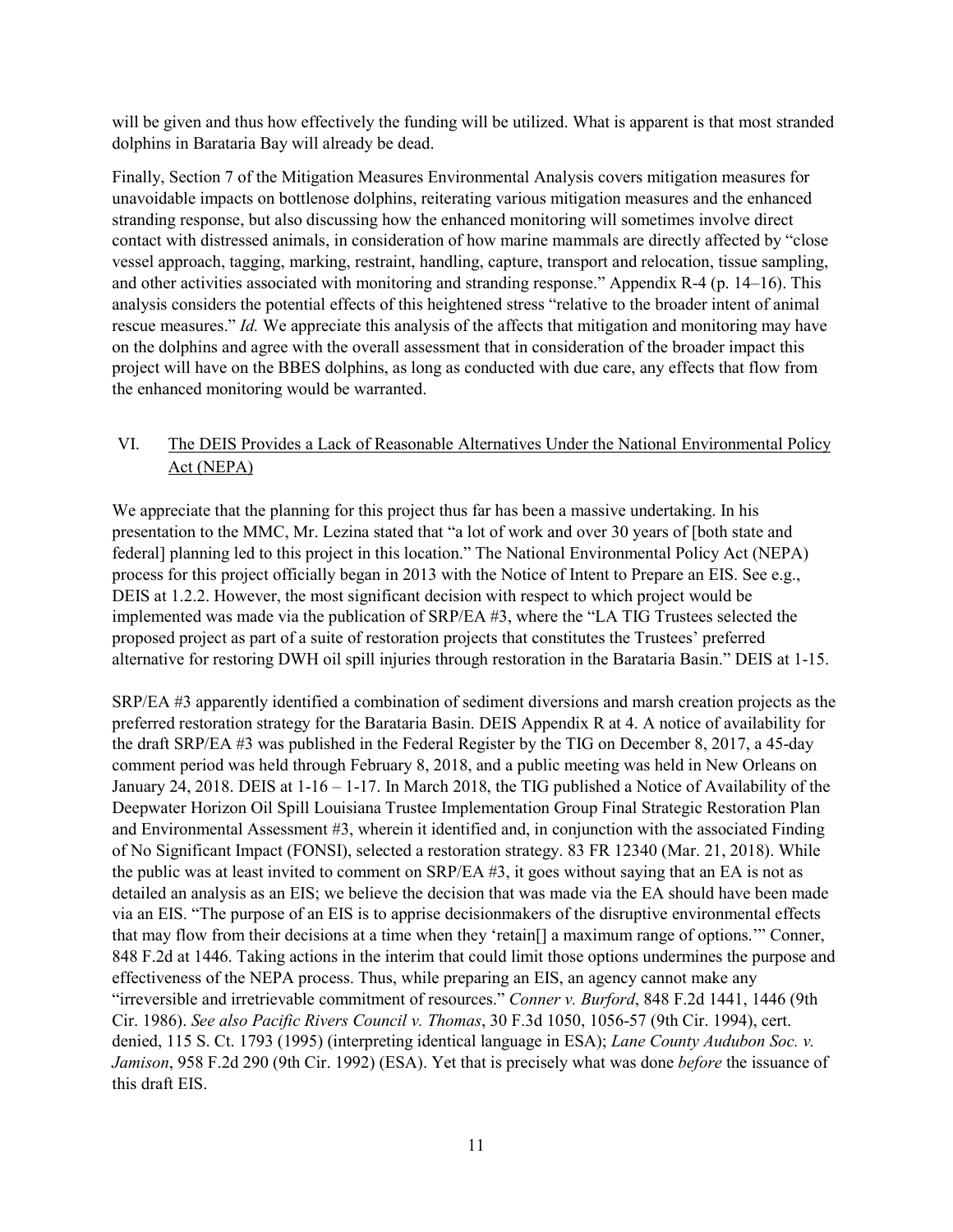Therefore, we are disenchanted by the lack of meaningful consideration of a reasonable range of alternatives provided in this DEIS, as NEPA requires. 42 U.S.C. §§ 4332(2)(C)(iii), 4332(2)(E) (2006). *Monroe Cnty. Conservation Council, Inc. v. Volpe,* 472 F.2d 693, 697-98 (2d. Cir. 1972) ("The requirement for a thorough study and a detailed description of alternatives, which was given further Congressional emphasis in  $\S 4332(2)(D)$ , is the linchpin of the entire impact statement.") We are not engineers and we do not purport to have the expertise to be able to recommend particular alternatives to this project. However, it is evident that because the real alternatives decision was made during the review of SRP/EA #3, what this DEIS really provides is two alternatives: the No Action Alternative, and an action alternative—the sediment diversion—with multiple options in terms of the cubic footage of water that will flow through the structure, with or without terrace outfall features.

It is unclear, for example, why the DEIS does not analyze the alternative of dredging sediment directly from the river and pumping it into place. It has been suggested in the media that this method would be expensive and would require regular replenishment. [18](#page-14-10) At the same time, such an option might spare the BBES dolphins from the grim fate brought on by the Preferred Alternative, and for that reason alone, it would have been appropriate under NEPA for the Corps and the TIG to analyze such an option *in the DEIS*, subjecting it to thorough environmental analysis and public input. [19](#page-14-11) *See also Metcalf v. Daley*, 214 F.3d 1135, 1142 (9<sup>th</sup> Cir. 2000) ("In summary, the comprehensive 'hard look' mandated by Congress and required by the statute must be timely, and it must be taken objectively and in good faith, not as an exercise in form over substance, and not as a subterfuge designed to rationalize a decision already made.") It is incumbent upon the TIG and the Corps to consider more alternatives than what the agencies have contemplated in the DEIS. To this end, we are aware of the MMC's comments<sup>[20](#page-14-12)</sup> on the DEIS and endorse and incorporate its alternatives recommendations by reference.

#### VII. Conclusion

We are deeply concerned, given the certain death facing many, if not most of, the BBES dolphins over the course of the project, that there is no guarantee the proposed sediment diversion will be sufficient to bring ecological stabilization to Barataria Bay. BBA-18 provides waivers for two additional diversion projects, but the area covered by these projects represents a fraction of the greater MRD. If this project is to move forward, we very much do not want the losses and suffering of these dolphins to be in vain. It is disturbing that we cannot in fact be confident that their sacrifice will result in Barataria Bay restoration.

Therefore, while we reiterate that we recognize the intended benefits of this project for the MRD, it is simply not right or just—and is legally inconsistent with the MMPA—for ecosystem restoration to come at the expense of what will, over time, potentially be the entire BBES Stock of dolphins. It was legally inconsistent for Congress to order NMFS to issue a waiver for this project in order to avoid the thorough science-based assessment that a waiver to the MMPA would have otherwise required. As is evident from the above-referenced information found in the DEIS, an overwhelming number of dolphins will die because of this project, and it will not be quick and painless. The Corps and the TIG should be careful not to "greenwash" any aspects of this project, but instead be clear and upfront about the negative aspects in addition to the ecosystem benefits it could bring. Ultimately the Corps and the TIG should come to the realization that there *must* be a better way forward. If that better way can be determined, everyone involved should take a hard look at that option.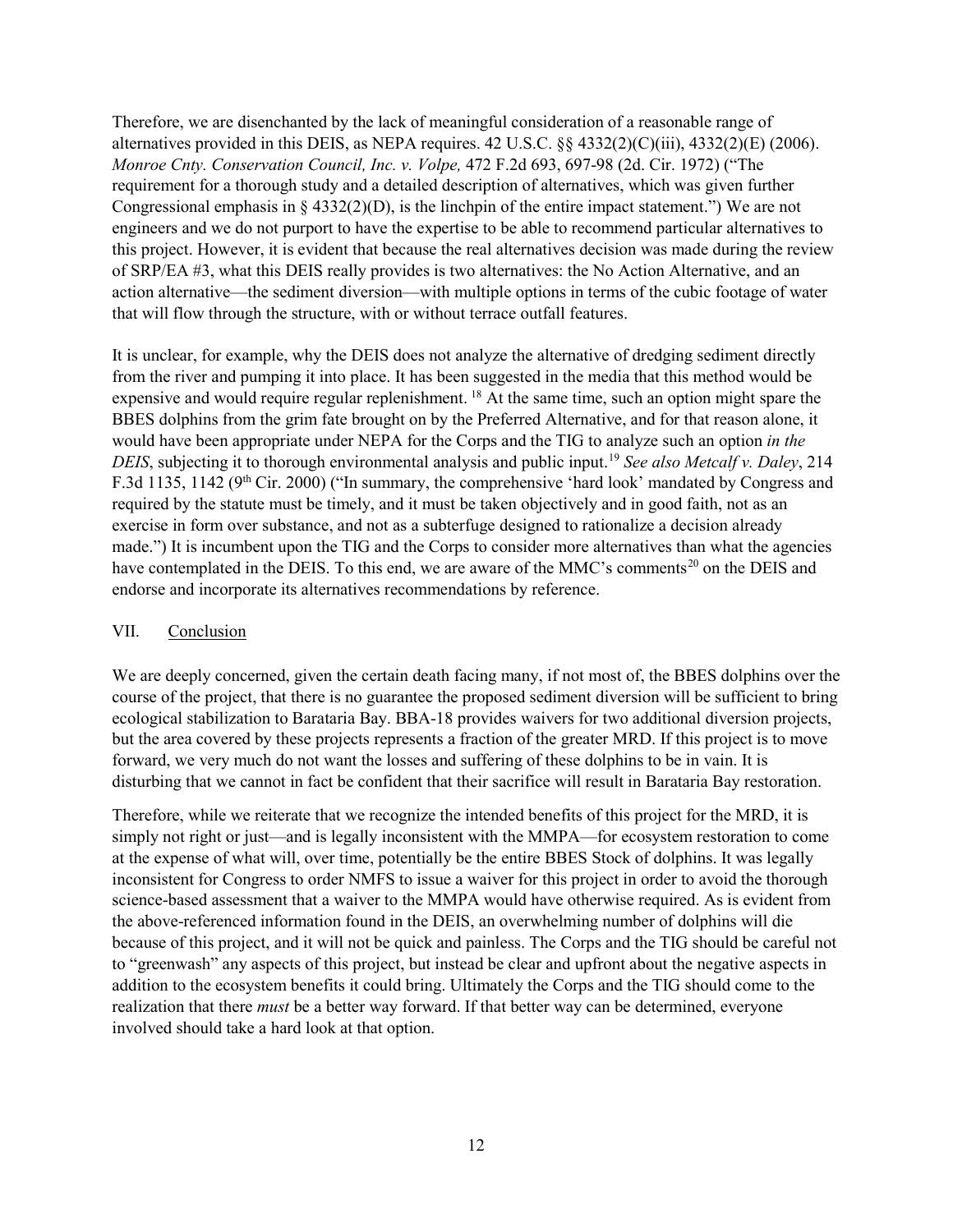Respectfully submitted,

cool

Georgia Hancock, Esq. Of Counsel Animal Welfare Institute

Miyoko Sakashita Oceans Director and Senior Counsel Center for Biological Diversity

Keisha Scalauf

Keisha Sedlacek Director of Regulatory Affairs Humane Society Legislative Fund

David Phillips

David Phillips, Executive Director International Marine Mammal Project Earth Island Institute

Weday Gock

Michael Stocker Director Ocean Conservation Research

Zaon 17

Naomi A. Rose, PhD Marine Mammal Scientist Animal Welfare Institute

 $12.72 - 5.$ 

David Kaplan President Cetacean Society International

 $\begin{array}{c}\n\mathcal{S}\n\pi & \mathcal{S}\n\end{array}$ 

Sharon Young Senior Strategist, Marine Issues The Humane Society of the United States

William Rossiter Vice President NY4Whales

Courtney Vail Campaigns Director Oceanic Preservation Society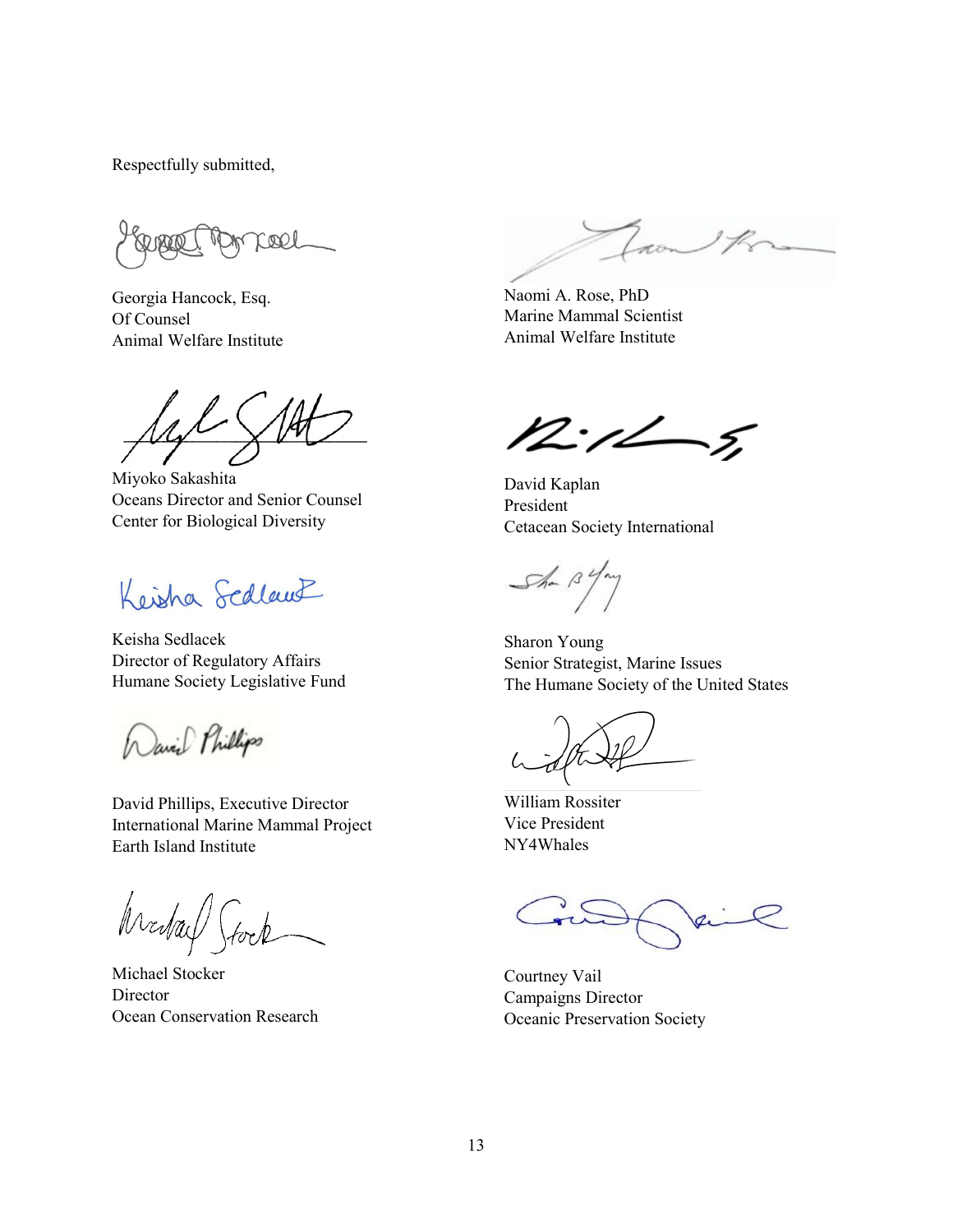Cc: Mel Landry, NOAA Marine Habitat Resource Specialist Peter Thomas, Marine Mammal Commission

> Senators Bill Cassidy and John Kennedy, Louisiana Representatives Troy Carter, Garret Graves, Clay Higgins, Mike Johnson, Julia Letlow, Steve Scalise, Louisiana

Senator Cory Booker, New Jersey Senator Richard Blumenthal, Connecticut Senator Maria Cantwell, Washington Senator Tom R. Carper, Delaware Senator Dianne Feinstein, California Senator Patrick J. Leahy, Vermont Senator Jeff Merkley, Oregon Senator Jeanne Shaheen, New Hampshire

Representative Julia Brownley, California Representative Matt Cartwright, Pennsylvania Representative Rosa DeLauro, Connecticut Representative Peter A. DeFazio, Oregon Representative Raúl M. Grijalva, Arizona Representative Jared Huffman, California Representative Marcy Kaptur, Ohio Representative Chellie Pingree, Maine

<span id="page-13-1"></span>[https://www.nytimes.com/interactive/2020/07/21/magazine/louisiana-coast-engineering.html,](https://www.nytimes.com/interactive/2020/07/21/magazine/louisiana-coast-engineering.html) which characterized the Save Louisiana Coalition as "the only nonprofit opposed to the master plan." A more recent article

acknowledged Louisiana Bayoukeeper as opposed to the project. John Schwartz, *Big Step Forward for \$50 Billion Plan to Save Louisiana Coast*, *New York Times* (Mar. 5, 2021, updated Mar. 12, 2021), [https://www.nytimes.com/2021/03/05/climate/louisiana-mississippi-river-diversion.html.](https://www.nytimes.com/2021/03/05/climate/louisiana-mississippi-river-diversion.html)

<span id="page-13-2"></span><sup>3</sup> Gulf Spill Restoration, Louisiana Trustees Seek Comments on Proposed Mid-Barataria Sediment Diversion, [https://www.gulfspillrestoration.noaa.gov/2021/03/louisiana-trustees-seek-comments-proposed-mid-barataria](https://www.gulfspillrestoration.noaa.gov/2021/03/louisiana-trustees-seek-comments-proposed-mid-barataria-sediment-diversion)[sediment-diversion.](https://www.gulfspillrestoration.noaa.gov/2021/03/louisiana-trustees-seek-comments-proposed-mid-barataria-sediment-diversion)

<span id="page-13-0"></span><sup>&</sup>lt;sup>1</sup> Effects of Low Salinity Exposure on Bottlenose Dolphins Webinar, Meeting of the Marine Mammal Commission and Committee of Scientific Advisors on Marine Mammals (Mar. 23, 2021), [https://www.mmc.gov/events](https://www.mmc.gov/events-meetings-and-workshops/other-events/effects-of-low-salinity-exposure-on-bottlenose-dolphins-webinar/)[meetings-and-workshops/other-events/effects-of-low-salinity-exposure-on-bottlenose-dolphins-webinar/,](https://www.mmc.gov/events-meetings-and-workshops/other-events/effects-of-low-salinity-exposure-on-bottlenose-dolphins-webinar/) recording available at [https://www.zoomgov.com/rec/play/upN4du](https://www.zoomgov.com/rec/play/upN4du-ppjM3SYaVuASDAqR_W9S6L_isgyUX_KdbnU23ACVRYQXzMrMWZrbyPSqhTFtaJt6p_k7wI64U?continueMode=true)l

[ppjM3SYaVuASDAqR\\_W9S6L\\_isgyUX\\_KdbnU23ACVRYQXzMrMWZrbyPSqhTFtaJt6p\\_k7wI64U?continueMo](https://www.zoomgov.com/rec/play/upN4du-ppjM3SYaVuASDAqR_W9S6L_isgyUX_KdbnU23ACVRYQXzMrMWZrbyPSqhTFtaJt6p_k7wI64U?continueMode=true) [de=true.](https://www.zoomgov.com/rec/play/upN4du-ppjM3SYaVuASDAqR_W9S6L_isgyUX_KdbnU23ACVRYQXzMrMWZrbyPSqhTFtaJt6p_k7wI64U?continueMode=true) 2 See, e.g., Rich, N. (2020). Destroying a way of life to save Louisiana. *New York Times* (July 21, 2020),

<span id="page-13-4"></span>

<span id="page-13-3"></span><sup>4</sup> *Id*. 5 *Supra* n. 1; *see also* Smith, C. R., Rowles, T. K., Hart, L. B., Townsend, F. I., Wells, R. S., Zolman, E. S., Balmer, B. C., Quigley, B., Ivancic, M., McKercher, W., Tumlin, M. C., Mullin, K. D., Adams, J. D., Wu, Q., McFee, W. , Collier, T. K., and Schwacke, L. H. (2017). Slow recovery of Barataria Bay dolphin health following the *Deepwater Horizon* oil spill (2013−2014), with evidence of persistent lung disease and impaired stress response. *Endangered Species Research* 33: 127–142.

<span id="page-13-5"></span><sup>6</sup> *Supra* n. 1.

<span id="page-13-6"></span><sup>7</sup> Thomas, L., Marques, T., Booth, C., Takeshita, R., and Schwacke, L. (2021). Predicted population consequences of low salinity associated with the proposed Mid-Barataria Sediment Diversion project on bottlenose dolphins in the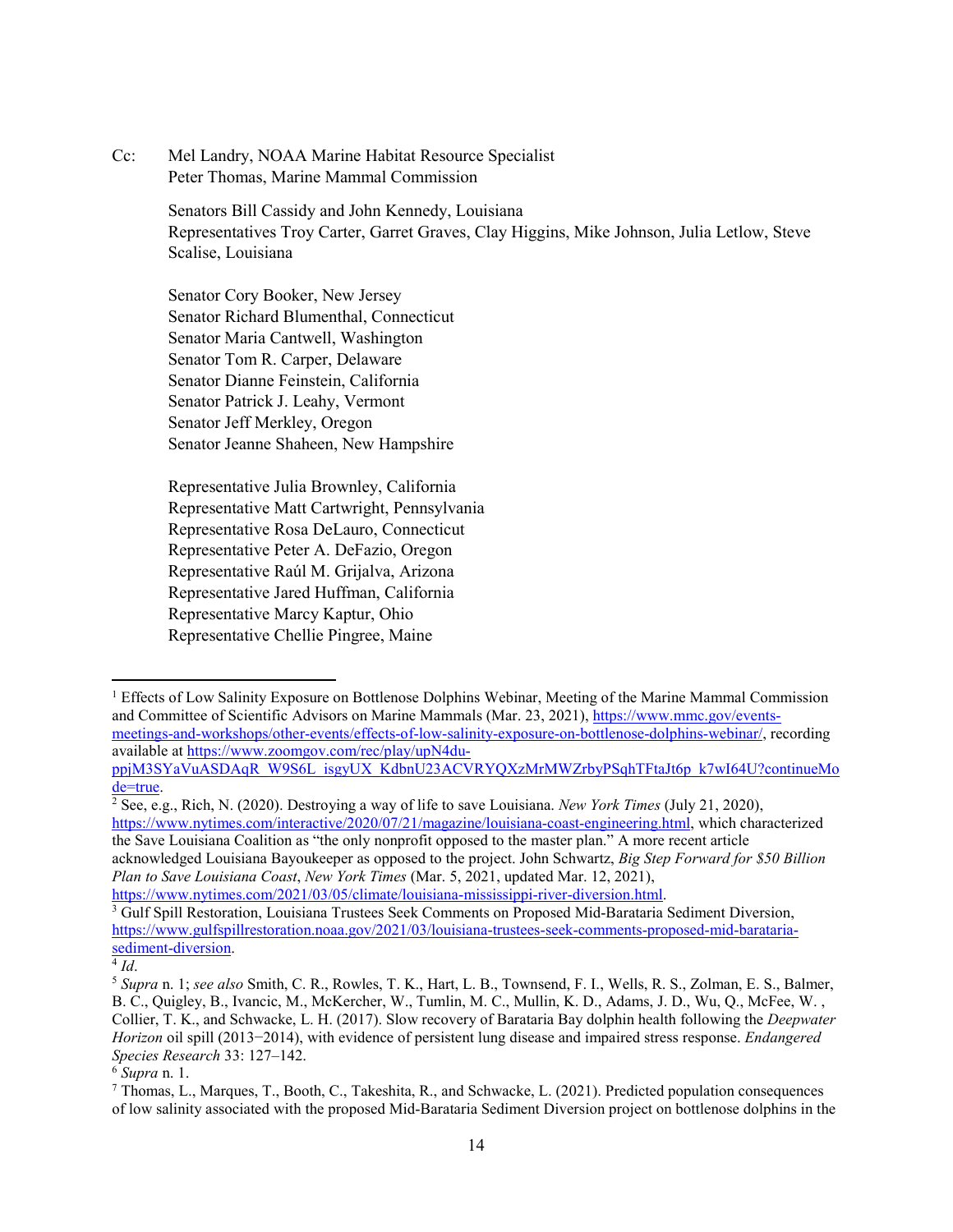Barataria Bay Estuarine System Stock, available at

[https://www.mmc.gov/wp-content/uploads/21-05-13-BB-dolphin-popn-trajectory-MMC-response.pdf.](https://www.mmc.gov/wp-content/uploads/21-05-13-BB-dolphin-popn-trajectory-MMC-response.pdf) 8 *Id.*

**.** 

<span id="page-14-1"></span><sup>9</sup> *Supra* n. 1.

<span id="page-14-2"></span><sup>10</sup> Baur, D. C., Gosliner, M. L., Sedlacek, K. M., and Young, N. M. (2015). The law of marine mammal conservation. *Ocean and Coastal Law and Policy*, 2d ed., 511, 522–532 (Donald C. Baur, Tim Eichenberg, Georgia Hancock Snusz, and Michael Sutton, eds., ABA 2015).

<span id="page-14-3"></span> $11$  Waivers of the MMPA were requested, or comparable procedures invoked, for the following situations:

- The Fur Seal Import Request (1974)
- Tuna/Dolphin Permits prior to the 1984 Amendments (1974, 1976, 1977, 1980, Permit legislated 1984)
- State of Alaska Transfer of Management Request (1976)
- Dall's Porpoise Proceedings—Japanese High Seas Salmon Fishery (1981, 1986—Permit legislated, 1987)
- The Makah Tribe's Request to Hunt Gray Whales (2005–ongoing)

<span id="page-14-4"></span><sup>12</sup> Thomas, Peter O., Marine Mammal Commission, *Letter to the National Marine Fisheries Service regarding the issuance of a waiver of the Marine Mammal Protection Act's taking moratorium for three wetland restoration projects in Louisiana as directed by Public Law 115-123* (March 12, 2018)[, https://www.mmc.gov/wp](https://www.mmc.gov/wp-content/uploads/18-03-12-Oliver-Gulf-Restoration-Waiver.pdf)[content/uploads/18-03-12-Oliver-Gulf-Restoration-Waiver.pdf.](https://www.mmc.gov/wp-content/uploads/18-03-12-Oliver-Gulf-Restoration-Waiver.pdf)

<span id="page-14-5"></span><sup>13</sup> Vail, C. S. (2016). An overview of increasing incidents of bottlenose dolphin harassment in the Gulf of Mexico and possible solutions. *Frontiers in Marine Science* 3. doi:10.3389/fmars.2016.00110.

<span id="page-14-6"></span><sup>14</sup> See e.g., Soldevilla, M. S., Garrison, L. P., Scott-Denton, E., Nance, J. M. (2015). Estimation of Marine Mammal Bycatch Mortality in the Gulf of Mexico Shrimp Otter Trawl Fishery. NOAA Technical Memorandum NMFS-SEFSC-672, 70 p. [doi:10.7289/V5SF2T46;](http://dx.doi.org/10.7289/V5SF2T46) see also NOAA Fisheries, Southeastern U.S. Atlantic, Gulf of Mexico Shrimp Trawl Fishery—MMPA List of Fisheries, at [https://www.fisheries.noaa.gov/national/marine-mammal](https://www.fisheries.noaa.gov/national/marine-mammal-protection/southeastern-us-atlantic-gulf-mexico-shrimp-trawl-fishery-mmpa)[protection/southeastern-us-atlantic-gulf-mexico-shrimp-trawl-fishery-mmpa](https://www.fisheries.noaa.gov/national/marine-mammal-protection/southeastern-us-atlantic-gulf-mexico-shrimp-trawl-fishery-mmpa) (last visited Apr. 22, 2021), noting that

"This fishery targets shrimp species with various gear types, but mainly utilizes skimmer or otter trawls. These gear types likely entangle marine mammals, particularly bottlenose dolphins, in very similar ways. The common entangling mechanism of these gear types are the "lazy" or "easy" line. The most commonly employed gear in this fishery is a double-rig otter trawl, which normally includes a lazy line attached to each bag's codend. The lazy line floats free during active trawling, and as the net is hauled back, it is retrieved with a boat- or grappling-hook to assist in guiding and emptying the trawl nets. Shrimp trawl soak time is about three hours."

<span id="page-14-7"></span><sup>15</sup> See NOAA Fisheries, Common Bottlenose Dolphin, [https://www.fisheries.noaa.gov/species/common-bottlenose](https://www.fisheries.noaa.gov/species/common-bottlenose-dolphin)[dolphin](https://www.fisheries.noaa.gov/species/common-bottlenose-dolphin) (last visited Apr. 22, 2021), noting that "One of the main threats to bottlenose dolphins is getting caught in fishing gear. Dolphins can become entangled or captured in commercial fishing gear such as gillnets, seines, trawls, trap pots, and longlines. In addition to interactions with commercial fisheries, dolphins may also encounter rod-andreel gear used by recreational anglers or for-hire fishing vessels (such as charter boats and headboats). This problem is increasing, especially in the southeast United States and is largely the result of dolphins taking the bait and the catch directly from fishing gear, eating discarded fish, or being fed fish (illegally) by humans causing them to associate anglers with food. These interactions can cause dolphins to be injured or killed by entanglement in or ingestion of the gear. In addition, fishermen sometimes become frustrated when dolphins take their catch, and can retaliate with violence towards dolphins."

<span id="page-14-8"></span><sup>16</sup> While several of our organizations work to curtail marine mammal bycatch in commercial fisheries, we also recognize that shrimp fisheries will themselves be affected by this project.

<span id="page-14-9"></span><sup>17</sup> *Supra* n. 1.

<span id="page-14-10"></span><sup>18</sup> Schwartz, J. (2021). Big step forward for \$50 billion plan to save Louisiana coast. *New York Times* (Mar. 5, 2021, updated Mar. 12, 2021), [https://www.nytimes.com/2021/03/05/climate/louisiana-mississippi-river-diversion.html.](https://www.nytimes.com/2021/03/05/climate/louisiana-mississippi-river-diversion.html)

<span id="page-14-11"></span> $19$  Commenters sought more information regarding the possibility of smaller scale dredge-and-fill activities during the NEPA scoping process, but we do not believe the Corps adequately explored or responded to this possibility. US Army Corps of Engineers, New Orleans District, Mid-Barataria Sediment Diversion Project Final Scoping Report (Jan. 3, 2018) at 29,

[https://www.mvn.usace.army.mil/Portals/56/docs/regulatory/permits/EIS/2018\\_MBSD\\_Scoping%20Report.pdf.](https://www.mvn.usace.army.mil/Portals/56/docs/regulatory/permits/EIS/2018_MBSD_Scoping%20Report.pdf)  While remote and/or speculative alternatives need not be considered, *Vt. Yankee Nuclear Power Corp. v. Nat. Res. Def. Council,* 435 U.S. 519, 551 (1978), it is improper for an agency to inadequately explain its rationale for failing to consider reasonable alternatives raised during the scoping process.

<span id="page-14-12"></span><sup>20</sup> Thomas, P., Marine Mammal Commission, *Letter to the Deepwater Horizon Louisiana Trustee Implementation Group and the U.S. Army Corps of Engineers on the draft Phase II Restoration Plan #3.2/Draft Environmental Impact Statement for the proposed Mid-Barataria Sediment Diversion project in Barataria Bay, Louisiana,* (June 2,

<span id="page-14-0"></span>